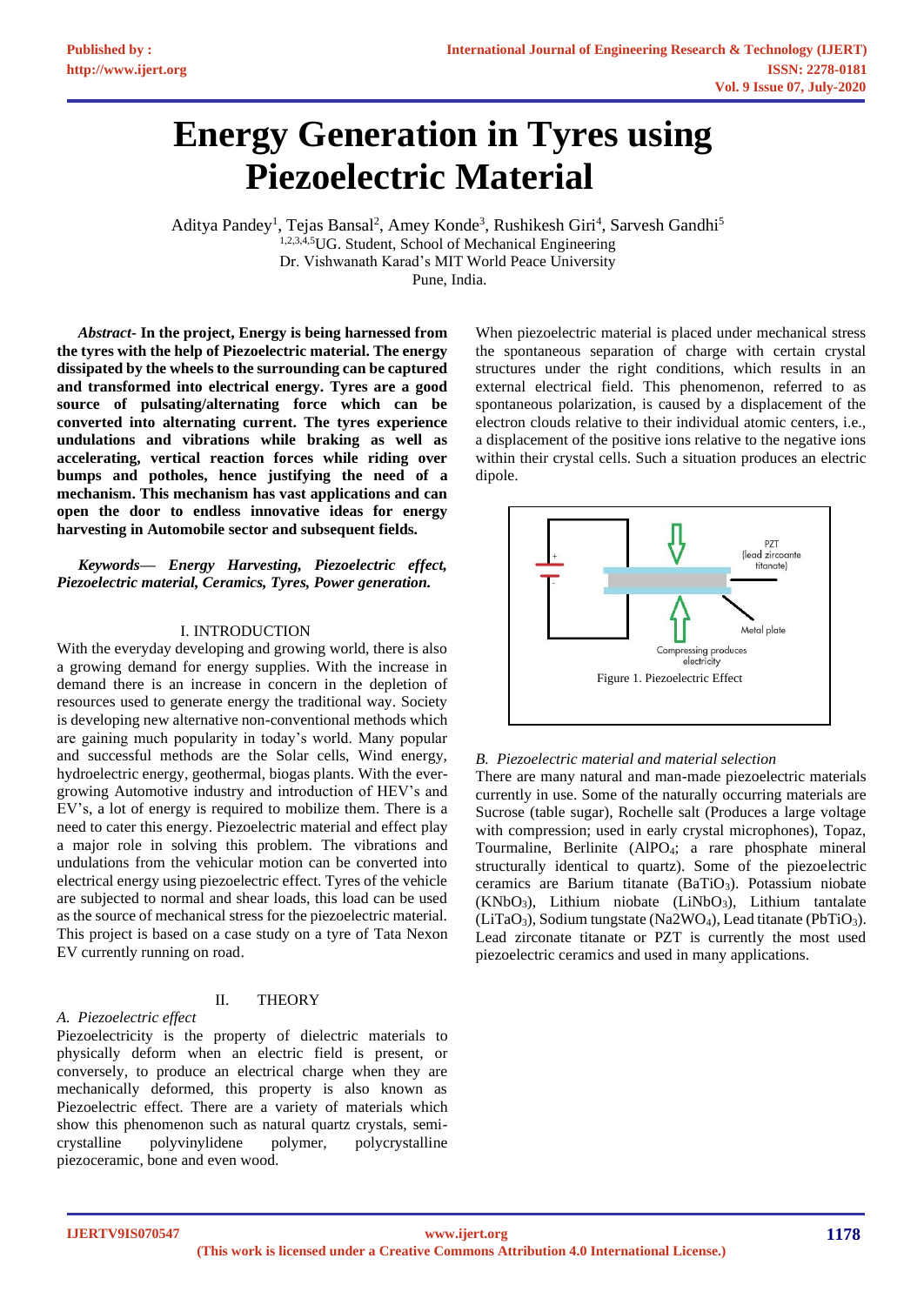Piezoelectric material properties:

 $d_{ii}$  – This piezoelectric constant is the ratio of mechanical strain to applied electric field at constant stress (m/V). Conversely, it is the ratio of electric displacement to mechanical stress at constant electric field (C/N), 'i' indicates that the electrodes are perpendicular to 'i' no. of axes and 'j' indicates that the piezoelectricity induced strain, or the applied stress, is in direction 'j' [1].

 $g_{ii}$  – This piezoelectric constant is the ratio of electric field to applied mechanical stress at constant electric displacement (Vm/N). Conversely, it is the ratio of mechanical strain to electric displacement at constant stress  $(m^2/C)$ .

Curie temperature – This is the temperature above which the crystal structure changes to a symmetrical, non-piezoelectric form. The dielectric constant peaks and the net polarization completely disappears at the Curie temperature.

#### *C. Properties of PZT*

- Dielectric constant  $(Q1KHz) = 1800$
- Piezoelectric strain coefficient,  $d_{33} = 390 \times 10^{-12}$  m/V
- Piezoelectric Voltage coefficient,  $g_{33} = 24 \times 10^{-3}$  Vm/N
- Elastic Modulus =  $4.9 \times 1010$  N/m2
- Compressive strength =  $5.2 \times 10^8$  N/mm<sup>2</sup>
- Tensile Strength: (Static) =  $7.5 \times 10^7$  N/mm<sup>2</sup>
	- (Dynamic) =  $2 \times 10^7$  N/mm<sup>2</sup>

• Curie Temperature =  $350^{\circ}$ C [2].

Due to its desired properties such as high compressive and tensile stress, and a high Curie temperature to withstand the heat during the vulcanization process, PZT-5A have been selected as the piezoelectric material in this project.

# *D. Packaging of PZT*

PZT-5A - is best for applications that have extreme temperatures and/or a widely varying temperature but the performance is desired to remain constant.

Tyre faces continuous forces acting on it, PZT being brittle may not withstand these continuous loads. To make the PZT modules robust packaging is a must. While packaging the piezo wafers are sandwiched between thin, flexible circuits. Typically, either FR4 is used (like those in a standard printed circuit board) or Polyimide for the flex circuits, but any circuit material can theoretically be used.

A layer of high-temperature polysulfone plastic is used to align all the layers to the copper connections in the flex circuits. Finally, a high-temperature epoxy is used to adhere all the layers together in the packaging process. This creates a robust, hermetically sealed, electrically insulated transducer with easy connection. Packaging also reduces the risk of lead exposure [3].

#### III. ORIENTATION OF PZT MODULES

## *A. Tyre composition*

Selected tyre for the project: - Tata Nexon has a tyre size of 215/60 R16 [4].

Where 215 - is the width of the tyre

- 60 is the aspect ratio
	- R- signifies it is Radial

16 - is the rim diameter

The height of the tyre will be  $(60 \times 215)/100 = 129$  mm.

| <b>Properties</b>                        | <b>Units</b>    | FR4  | Copper | <b>Polvimide</b> | 304<br><b>Steel</b> | <b>Polysulfone</b> | <b>Polvester</b> | <b>Brass</b>      |
|------------------------------------------|-----------------|------|--------|------------------|---------------------|--------------------|------------------|-------------------|
| Young's<br>Modulus                       | GP <sub>a</sub> | 26   | 110    | 4.1              | 193                 | 5.72               | 3.65             | 100               |
| Poisson's<br>Ratio                       |                 | 0.17 | 0.34   | 0.34             | 0.29                | 0.4                | 0.48             | 0.32 <sub>1</sub> |
| Density                                  | g/cc            | 1.9  | 8.93   | 1.81             | 8.00                | 1.37               | 1.38             | 8.30              |
| <b>Ultimate</b><br><b>Tensile Stress</b> | <b>MPa</b>      | 368  | 210    | 231              | 505                 | 81                 | 177              | 800               |
| <b>Tensile Yield</b><br>Strength         | <b>MPa</b>      | 340  | 33.3   | 90               | 215                 | 87.9               | 92.8             | 500               |
| Thermal<br>Expansion<br>Coefficient      | $\mu$ m/m-<br>c | 15   | 16.4   | 34.3             | 17.3                | 31                 | 17               | 22.0              |
| Thermal<br>Conductivity                  | $W/m-K$         | 0.4  | 398    | 0.26             | 16.2                | 0.26               | 0.15             | 200               |
| Specific Heat                            | $J/g-C$         | 0.6  | 0.39   | 1.09             | 0.5                 | 910                | 1.17             | 0.38              |
| Max.<br>Operating<br>Temperature         | $\epsilon$      | 130  | 1083   | 275              | 1400                | 160                | 220              | 750               |

There is a wide range of material used for making a tyre. The basic materials are: carbon black for wear resistance, silica as a high-grade material that ensure short stopping distance on wet road it is one of the important materials in tread and other additives such as antioxidants which protect the tire against premature aging, natural rubber and synthetic rubber. The secondary material which is used to vary the property of the basic compound for the respective application are: chalk, oils, resin, accelerating agent, retardants, compounding promoters, activators and Sulphur.

There are different layers in tyres and the function of each layer is different:

1. Inner liner: It is the innermost layer of the tyre. It is a thin airtight layer made up from a composition of rubbers. It replaces the tubes present the previous generation tyres.

2. Ply (above the inner liner): It consists of thin textile cords covered with rubber compound in radial direction. It acts as a reinforcement material. It also determines the load rate of tyre and the cushioning factor.

3. Bead and Apex: Bead is a combination of steel wires covered with rubber compounds. It keeps the tyre seated on the rim. Apex is a series of steel cord along the height of the tyre or side wall. Apex provides driving stability and improves steering performance.

4. Breaker: Breaker is a layer of rubber coated steel cord placed at an acute angle to the axis of tyre. It maintains rigidity of tread in longitudinal and lateral direction. It ensures power transmission during driving and ensures stable cornering. It also increases the resistance to wear. There are two layers of breaker in tyre present at the opposite direction to each other.

5. After the breaker there is a layer of nylon in the form of a net. It helps to maintain the shape of the tyre when it is at high speed and temperature.

6. Tread: It is the layer which comes in contact with the road. It improves grip and durability of tyre and reduces rolling resistance.

7. Before the vulcanization process; the tread, cap ply, and breaker are considered as one unit and the bead, apex, inner linear and ply as another. During assemblage these are brought together.

*B. Orientation of Piezo-electric*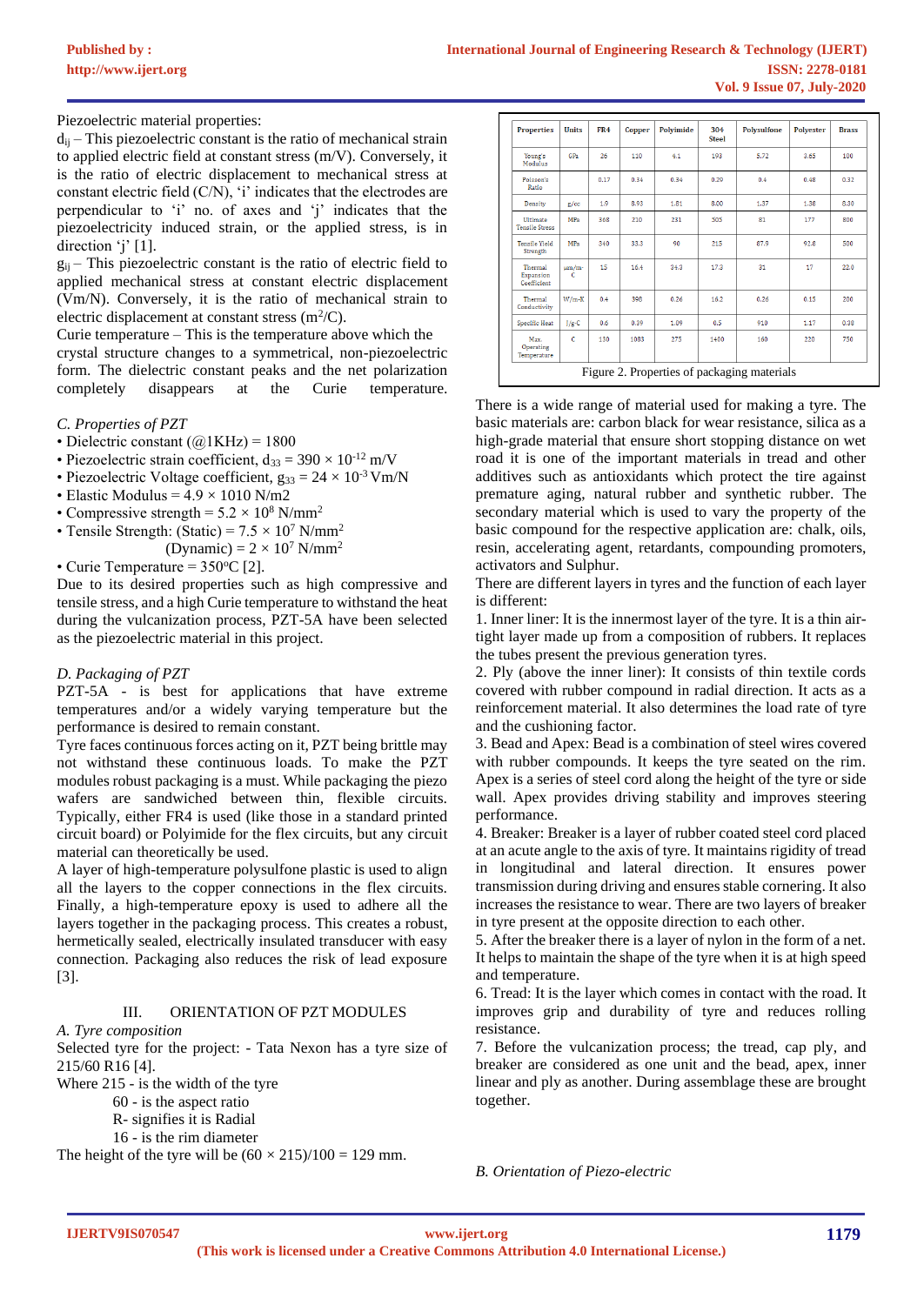• Unit 1: During the manufacturing process the first layer will be an inner liner followed by a layer of ply with the bead and the apex on the sides. After these layers are placed on the machine, the layer of piezoelectric sensor would be placed on top of the ply. Before applying the side wall to the unit, the piezoelectric wiring is taken out for later connection. The side wall's layer is placed above the wiring. Using these arrangements, the wire connection is concealed within the tyre. • Unit 2: the bottom layer comprises of two layers of breaker, followed by cap ply and the layer of tread.

#### *C. Assemblage*

Unit 2 is placed over unit 1 which are glued together by applying air pressure. Then the assembly is sent for vulcanization.

Vulcanization is a process in which the hot steam is passed through the membrane which is in contact with the inner side of the tyre. The outer side of the tyre is in contact with the mold which is also known as curing mold. In this process the tire gets its marking and tread pattern. Because of the temperature, all layers inside of the tire become one. The temperature range is between 170 -200 degree C and at pressure of 22 bar for around 10 min. The values depend on the size of the tyre.





#### IV. DIMENSIONS OF PZT MODULES



#### *A. Length (l)*

The specifications of the Tata Nexon EV tyre are 215/60 R16, therefore the width of the tyre is 215mm. Assuming the thickness of the sidewall as 20mm, and by providing some clearance space for the wiring and mountings (10mm on each side), 150mm of total free space was available and hence customized the piezoelectric sensors to the desired length of 150 mm.

#### *B. Width (w)*

The width of the plates is dependent on the contact patch area of the tyre; therefore, the contact patch area is:

For Tata Nexon EV the Tire Pressure is 35psi, which is 0.2413  $N/mm^2$ 

Area = (Force on the wheel)/ (Tire Pressure)

Area =  $456.25 \times 9.18/0.2413 = 18548.746$  mm<sup>2</sup>

Therefore,  $18548.746$ mm<sup>2</sup> /  $150$ mm = 123.66 mm

Therefore, a single plate of 120mm can be used or multiple plates of lower dimension (greater the number of plates, greater is the uniform weight distribution over the plate). Therefore, 4 plates of width 30 mm were finalized with a spacing of 1 mm in between them.

#### *C. Number of plates*

The location of the piezoelectric sensors is assumed to be 20 mm below the outer surface (tread) of the wheel. Therefore, the diameter of the location is 624.4 mm. Since, the width of the plate is 30 mm and the clearance in between them is 1 mm, the total number of plates is:

 $= (624.4 \times \pi) / (30+1)$  $= 63.277 \approx 63$  plates

#### *D. Thickness (t)*

The thickness of the piezoelectric plate is directly proportional to the energy generated by it, but with increase in the thickness, the physical properties of the material is emphasized resulting in higher brittleness. Also, a thicker plate would hamper the properties of the tyre which is not preferred.

Therefore, an optimum thickness has to be selected for the most efficient and physically viable power generation. Since the thickness of plies is greater than 3mm [5], piezoelectric plates of 2 mm thickness have been finalized.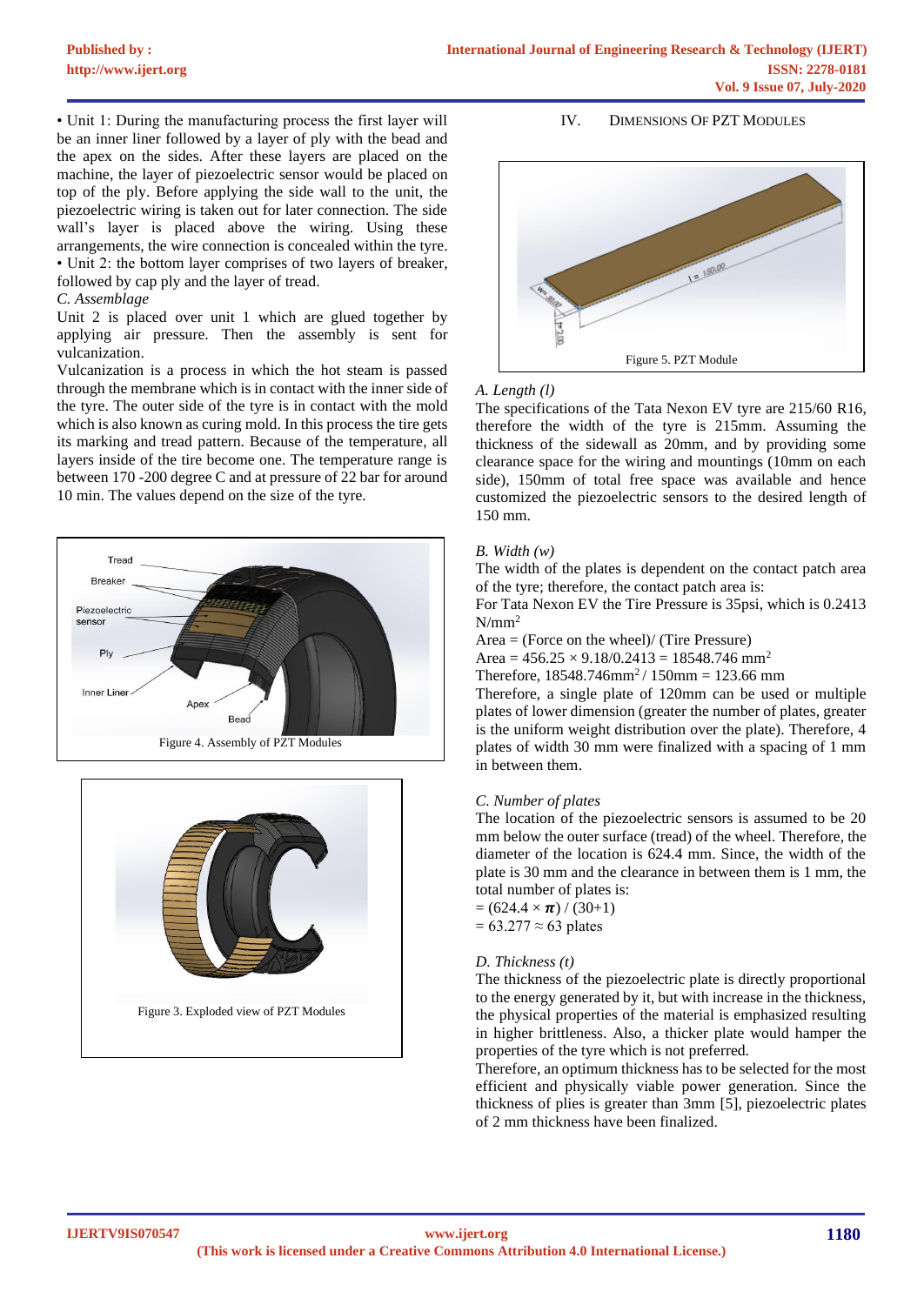V. DETAILED MATHEMATICAL CALCULATIONS *A. Division of Vehicle load*

Kerb Weight of the vehicle  $= 1400kg$ Weight of passengers =  $(5 \times 85)$  = 425kg. Since the vehicle is a TATA Nexon EV which is a 5-seater and assuming that the weight of each passenger is 85kg. Gross weight = Kerb weight + Weight of passenger  $= (1400 + 425)$  kg = 1825 kg Taking the weight distribution of the vehicle as (50-50), the load on the front and rear wheels are: Front wheels =  $50\%$  of  $1825\text{kg} = 912.5\text{kg}$ Rear wheels =  $50\%$  of  $1825\text{kg} = 912.5\text{kg}$ Since the load on the front and rear wheels is same, load on each wheel =  $912.5 / 2 = 456.25$ kg.

## *B. Contact Patch Area*

It is the area which will be in contact with the surface when the vehicle is at rest or in motion.

To calculate Contact Patch Area, the pressure of the tyre is needed.

For Tata Nexon EV, the Tire Pressure is 35psi (0.2413 N/mm<sup>2</sup>) Contact Patch Area = (Force on the wheel) / (Tire Pressure)

Contact Patch Area =  $456.25 \times 9.18 / 0.2413$ 

 $= 18548.746$  mm<sup>2</sup>.

*C. Voltage*

The voltage generated is directly proportional to the induced mechanical stress( $\sigma$ ). Therefore, Open Circuit Voltage (OCV) of the ceramic plates is calculated.

Induced mechanical stress( $\sigma$ ) is:

 $\sigma$  = Force on each ceramic plate/Area of the ceramic plate  $\sigma$  = 456.25  $\times$  9.81 / 3  $\times$  (0.015  $\times$  0.03)  $\sigma$  = 331540.7407 N/m<sup>2</sup>

Therefore, the generated open circuit voltage is:  $O.C.V = g_{33} \times \sigma \times t$  $O.C.V = 24 \times 10^{-3} \times 331540.7407 \times 0.002$ 

 $O.C.V = 15.914 V$ *D. Charge density*

Charge Density is defined as the amount of electric charge per unit length.

Charge Density =  $d_{33} \times \sigma$ Charge Density =  $390 \times 10^{-12} \times 331540.740$ Charge Density =  $1.3 \times 10^{-4}$  N/Vm

# *E. Charge on Each Plate*

Since the voltage generated and the charge density of the plate is known, the charge on each plate is:

Charge on each plate = Charge Density  $\times$  Area of a single plate Charge on each plate =  $1.3 \times 10^{-4} \times (0.15 \times 0.03)$ Charge on each plate =  $5.85 \times 10^{-7}$  Nm/V =  $5.85 \times 10^{-7}$   $\mu$ W



## *F. Power*

To calculate the Power generated by a single plate: Power = Voltage  $\times$  Charge Power =  $15.914 \times 0.585$ Power =  $9.30969\mu$ W

*G.* There are a total 63 piezoelectric plates in a single tire. Therefore, the power generated by a single rotation of a tire is: Total Power for 63 plates =  $63 \times 9.30969 = 586.51 \text{µW}$  per rotation.

*H.* Assuming that the vehicle is being driven at a velocity of 80km/hr i.e. 22.22m/sec.

For 22.22m/sec, RPM= velocity/circumference of the tire RPM =  $22.22/\pi \times 0.6644 = 10.64$  rotation/sec

*I.* Power output on wheel: Power output per second per wheel  $= 10.64 \times 589.51$ Power output per second per wheel =  $6240.4664\mu$ W

*J.* The Power output from 4 wheels in 1 second.  $= 6240.4664$  x 4  $= 24961.8656 \mu W$ *K.* Power output in 1 hour

 $=24961.8656 \times 3600$  $= 89862716.16 \mu W$ 

#### *Power output from the vehicle is 89.86Wh*

#### VI. ELECTRICAL

The PZT units are connected in parallel as current obtained is more than that of series connection. The output from the PZT unit is AC, which cannot be used to charge the battery. Therefore, a Full Wave Rectifier is used to convert AC to DC. The Rectifier consists of 4 or more diodes arranged in the bridge circuit configuration. The bridge rectifier consists of 4 diodes D1, D2, D3, and D4 in which the AC input of PZT is supplied across two terminals while the DC output is stored in the battery through the remaining two terminals. The AC consists of two cycles:

1. Positive half cycle: During this cycle diodes D1and D2 are in forward bias while D3 and D4 are in reverse bias. The current flows through diode D1, then through the load, and finally completing the circuit by passing through D2.

2. Negative half cycle: During this cycle diodes D3and D4 are in forward bias while D1 and D2 are in reverse bias. The current flows through diode D3, then through the load, and finally completing the circuit by passing through D4.

During both cycles, the current passes through the load. Hence converting both half cycles of input AC to pulsating DC.

The DC output which we get consists of some ripples. To reduce these ripples, a filter is used. A capacitor is used as a filter which is connected across the battery. For getting constant